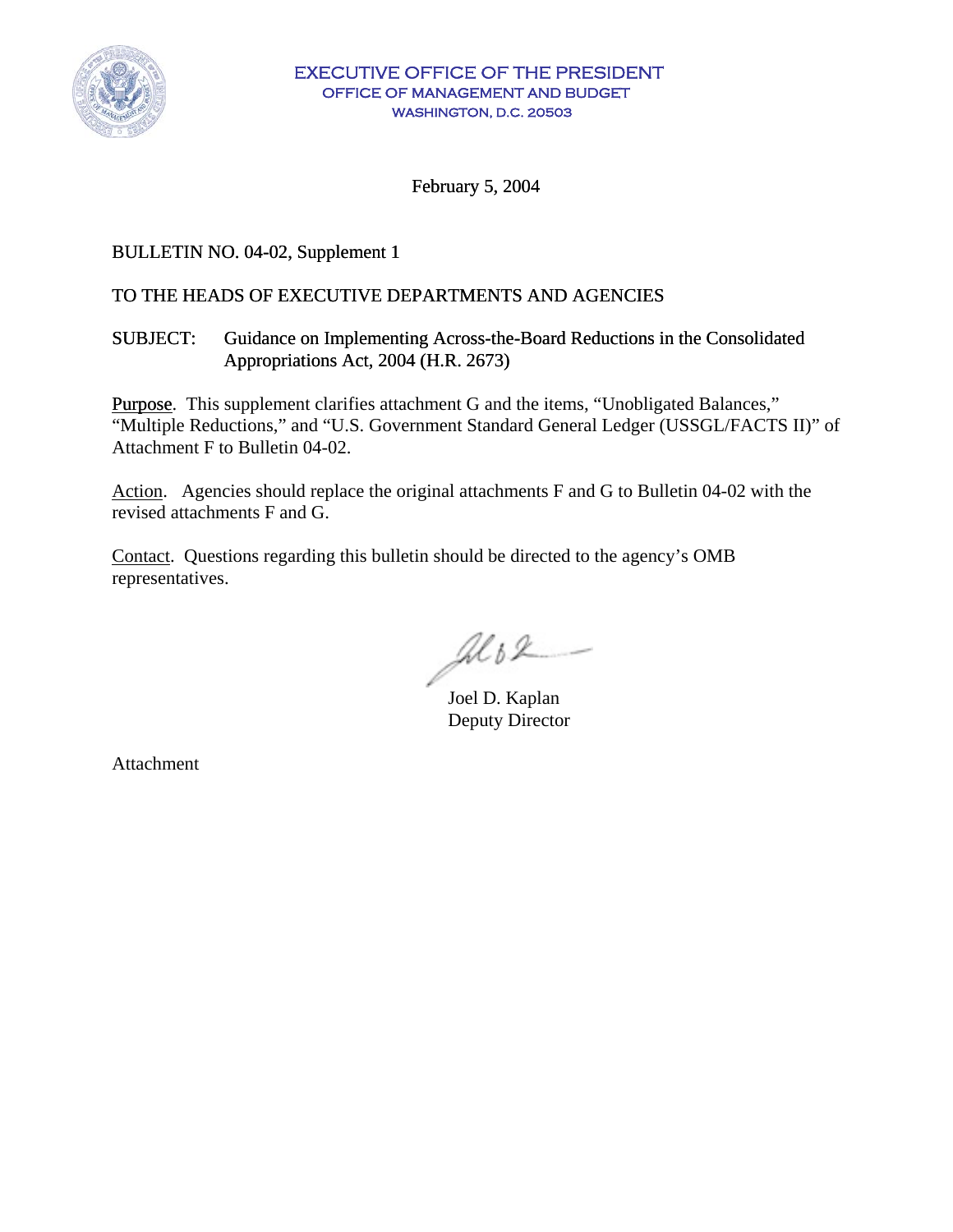# **INSTRUCTIONS FOR ACCOUNTING AND BUDGET OFFICES RELATED TO EXECUTING AND REPORTING THE SECTION 168 (B) REDUCTION OF H.R. 2673**

OMB, working with the Treasury Financial Management Service, has prepared the following instructions related to executing and reporting the section 168 (B) reduction of H.R. 2673.

### **What accounting event happened that must be acted on?**

Division H, section 168 (b) of the Miscellaneous Appropriations and Offset Act, 2004 (H.R. 2673) contains a government-wide across-the-board reduction. The public law number is 108-199.

### **How much flexibility do I have in allocating the reduction?**

The language says: "Any rescission made by subsection (b) shall be applied proportionately--

- "(1) to each discretionary account and each item of budget authority described in such subsection; and
- "(2) within each such account and item, to each program, project, and activity (with programs, projects, and activities as delineated in the appropriation Act or accompanying reports for the relevant fiscal year covering such account or item, or for accounts and items not included in appropriation Acts, as delineated in the most recently submitted President's budget)."

#### **What general rules do I apply in calculating the reduction?**

Section 168 (b) includes detailed instructions on applying the reduction, which interact in various ways with the base appropriation language in the bill. Therefore, you should apply the following basic rules:

- 1. Scope of the Reduction. The reduction applies to all discretionary spending authority provided in the bill or in previous appropriations acts for fiscal year (FY) 2004 except any FY 2004 supplemental appropriations Act, the Department of Defense Appropriations Act, 2004, or Military Construction Appropriations Act, 2004:
	- a. Discretionary authority. The across-the-board reduction only applies to discretionary amounts. It does not apply to mandatory amounts.
	- b. Spending authority. The reduction applies to spending authority provided by the bill (i.e., budget authority, obligation limitations, and contract authority).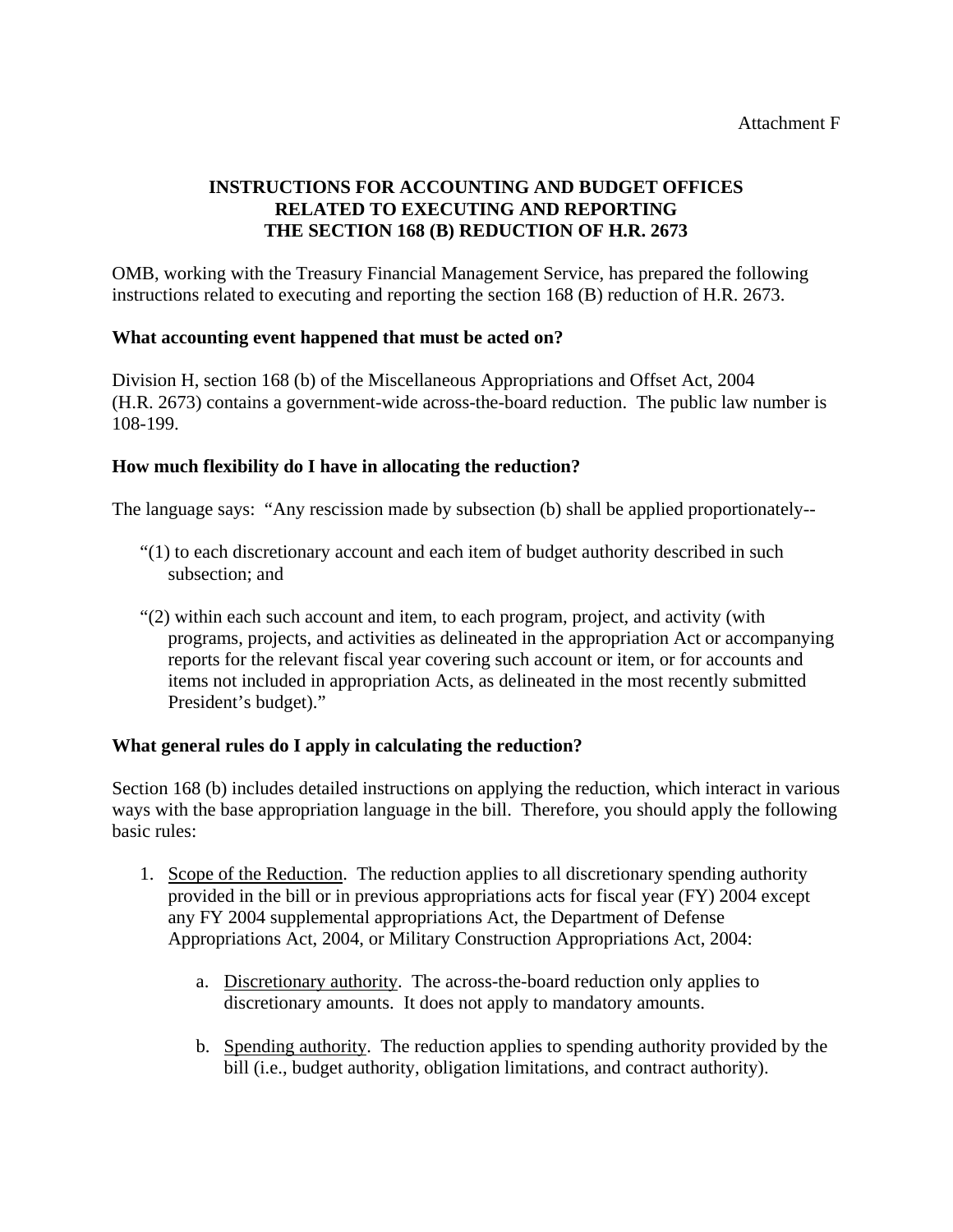- c. Advance appropriations. The reduction applies to any advance appropriation for FY 2004 provided in any prior appropriations act, i.e., FY 2003 or prior appropriations acts. Advance appropriations for FY 2005 or future years provided in P.L. 108-199 are not subject to the reduction.
- 2. Offsetting Collections from Federal sources and the Public. In general, the reduction applies to net positive spending authority. Therefore the reduction is not applied to spending authority from offsetting collections from Federal sources and the public *provided by the bill*. If the agency may spend certain offsetting collections without appropriations action, then those offsetting collections are not reduced.
- 3. Unobligated Balances. When there is a *rescission of unexpired unobligated balances* of prior appropriations required by the base appropriation language or sections other than 168 (b), the across-the-board reduction is against the **new** appropriation, not the amount net of the specific rescission of unobligated balances. When implementing the government-wide ATB reduction, you must focus on the amount newly appropriated.
	- a. Rescission of new appropriations. For example, if the amount appropriated is 100 and there is a rescission of the amount appropriated at the account level of 10, then the amount newly appropriated to the account is 90. When you apply a government-wide percentage of 10%, it is applied to the 90. The ATB of 10% against the amount appropriated is -9, and the amount available after the ATB is 81.
	- b. Rescission of prior year unexpired unobligated balances. However, if the amount appropriated is 100 and, in addition, the account has unexpired prior year unobligated balances of 10, and there is a rescission of unexpired prior year unobligated balances of 10 at the account level, the amount newly appropriated to the account is still 100.

 For scoring purposes, the account got credit for a reduction in new BA of 10 and the amount of BA scored is 90 because when scoring the bill a rescission of prior year unobligated balances is treated as a reduction of the current appropriation.

 Nevertheless, the amount newly appropriated to the account is still 100. In this case, when you apply an ATB of 10%, it is applied to the 100. The ATB of 10% against the amount appropriated is -10, and the amount available after the ATB is 90.

4. Multiple Reductions. If your account has more than one reduction on the amount newly appropriated, apply the reductions in the following sequence: (1) account-specific rescission of *new appropriations* (for rescissions of balances, see paragraph 3.b.), (2) agency-wide reduction, (3) appropriation act-wide reduction, and (4) government wide reduction. For example, if an account has an account-specific reduction of \$5M against new budget authority of \$400M, subtract the \$5M from the budget authority of \$400M and then apply the next reduction to BA of \$395M.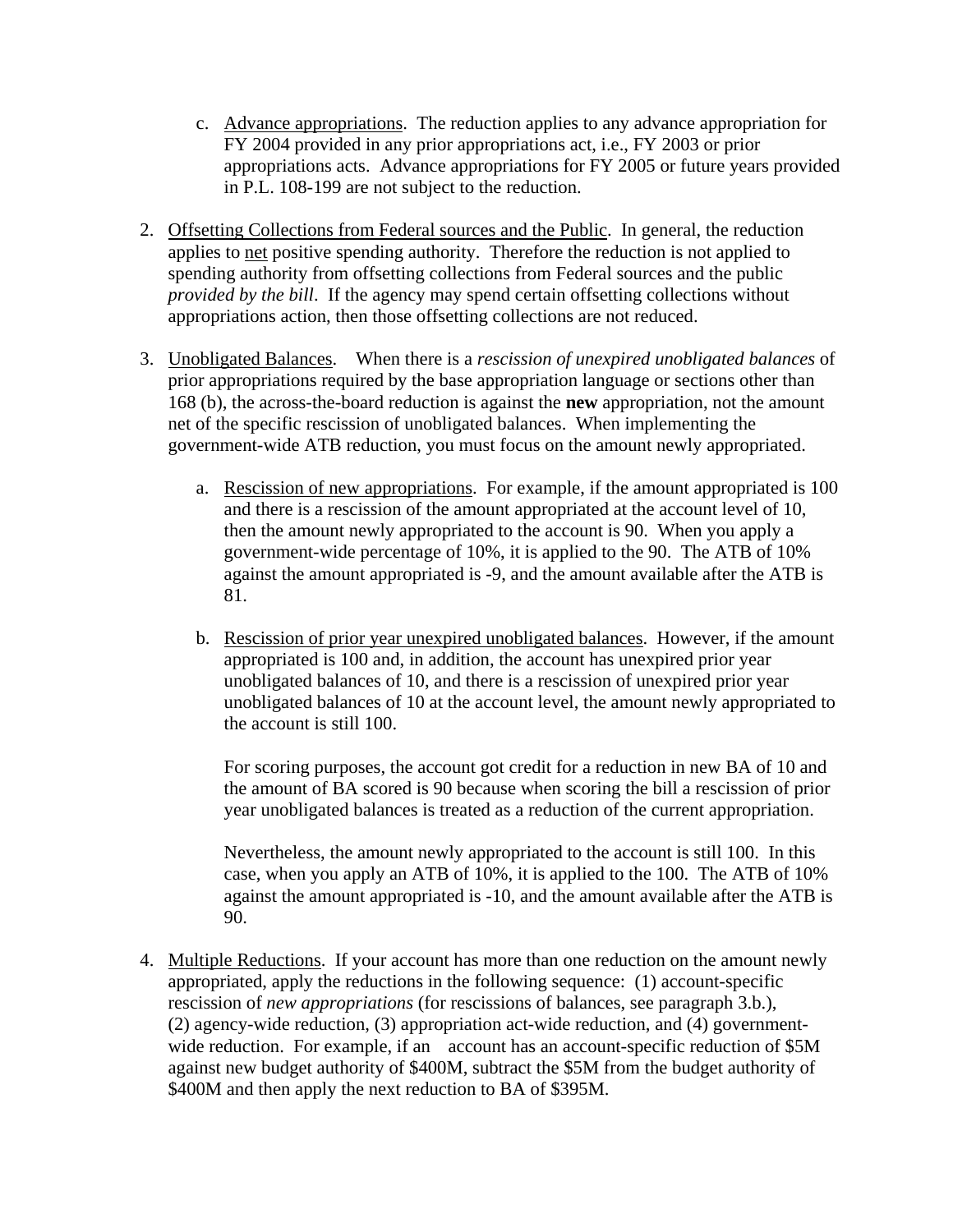- 5. Proportionate application. The Act requires that the reductions be applied equally to each *account* and separately to each *item.* Then, *within each account and each item*, apply the rescission to each program, project, and activity subject to the rescission.
- 6. Program, project, and activity (PPA). PPAs are defined as that level of appropriations detail specified:
	- a. In the appropriation act or accompanying report, including earmarks and directives; or
	- b. If the detail in (a) does not exist, in the program and financing schedule of the President's Budget.
	- c. *Credit programs*. The reduction percentage is applied *separately* to the administrative expenses, the direct loan subsidy, and the guaranteed loan subsidy.
- 7. Nonexpenditure transfers. Since the across-the-board reduction is applied to the account that receives the appropriation, the across-the-board reduction is applied to the parent account where the appropriation is received.
- 8. Permanent or temporary reductions.
	- a. For most accounts, the amounts rescinded by section 168 (b) are *permanent* and returned to miscellaneous receipts in the Treasury or unavailable receipt accounts. This covers amounts appropriated from the General Fund of the Treasury and from unavailable receipts.
	- b. However, for those special, trust, and revolving funds that do not received general funds from the U.S. Treasury, the reductions are *temporarily* not available during this fiscal year. For special or trust fund expenditure accounts, the amounts rescinded are returned to the special or trust fund available receipt accounts from which they can be subsequently appropriated. For revolving funds, the amounts rescinded stay in the fund but they are simply not available for obligation.
- 9. Rounding rules. The reduction will be *taken in dollars*; please use the rounding rule contained in OMB Circular No. A-11, exhibit 95A. However, for reporting purposes, the reductions may be rounded to thousands or millions, as appropriate. For example, the reductions will be *reported in whole dollars* on the Treasury warrants, which are issued in dollars. The reductions will be *rounded to millions* in the Program and Financing schedule, as required by OMB Circular No. A-11.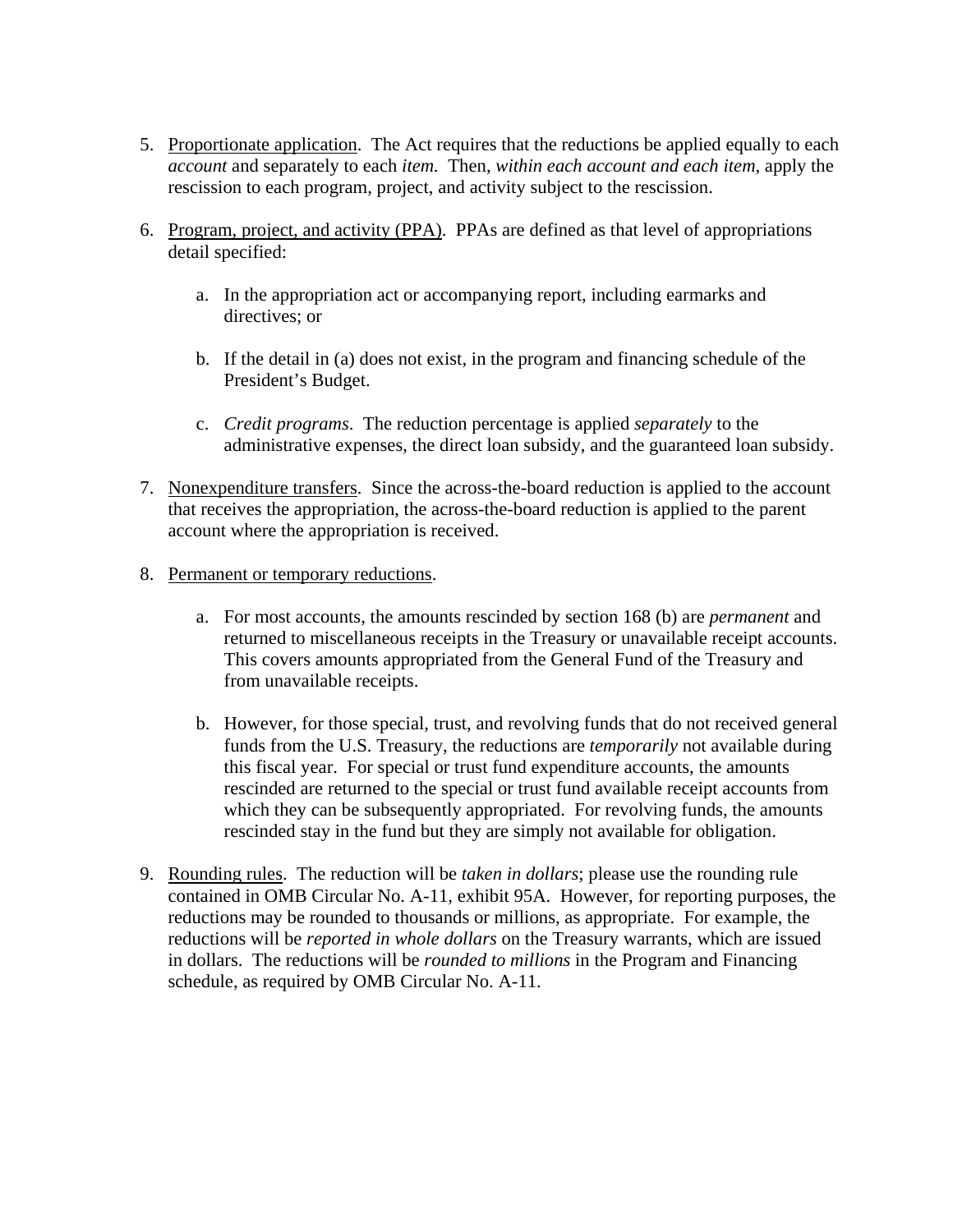#### **In general, what must I do?**

Once enacted, execute the reduction, and then ensure that you consistently report the reduction on the SF 132, SF 133, and the actual column of the FY 2006 Budget Program and Financing (P&F) schedule.

# **Specifically, what must I do?**

1. OMB Bulletin. Respond to the OMB Bulletin. A copy of the enacted appropriations language and instructions for responding are contained in an attachment to the Bulletin.

2. FMS 6200 Warrant. After enactment, contact the Department of the Treasury's Financial Management Service (FMS) Budget Reports Division to request a negative FMS 6200 Warrant for affected accounts appropriated from the General Fund of the Treasury or associated with unavailable receipt accounts. You will need to know the amount and the Treasury Appropriation Fund Symbol (TAFS) (which includes the period of availability) to request a warrant. You can fax reduction requests to Treasury at 202-874-9944.

This year, OMB will provide FMS with a list of accounts and reduction amounts that agencies provided to OMB. FMS will cross check warrant requests against this list, and notify the agency of any request that does not agree with the OMB list. The agency will need to notify OMB of the change before Treasury processes the request.

3. SF 132 Apportionment. After enactment, prepare an SF 132 Apportionment with reduction amounts on the appropriate line number. For general funds or TAFS with contract authority, use line 6B "Enacted reductions (-)." For special, trust, and revolving funds, use line 5 "Temporarily not available pursuant to Public Law 108-199" except for general fund appropriations to these funds which should use line 6B. Refer to the Treasury Financial Manual, USSGL Supplement or consult your agency's USSGL representative to identify the specific U.S. Government Standard General Ledger account codes that provide the mechanism to either make the funds temporarily or permanently not available. See OMB Circular No. A-11, Appendix F for further guidance.

4. U.S. Government Standard General Ledger (USSGL)/FACTS II. After enactment, record the reduction using the appropriate USSGL account codes in your accounting system so that the proper amounts will be reported via FACTS II. FACTS II will then create the SF 133 and initial set of data for the P&F schedule. When reporting the reduction via FACTS II, use 108-199 for Public\_Law\_Number. For general funds appropriated from the General Fund of the Treasury and special and trust funds associated with unavailable receipt accounts, use USSGL account 4396. For revolving, special, and trust funds associated with available receipt accounts, use USSGL account 4386. For funds with contract authority, consult the Department of the Treasury, FMS, USSGL Division. See Treasury Financial Manual, USSGL Supplement or consult your agency's USSGL representative for further guidance.

5. SF 133 Report on Budget Execution and Budgetary Resources. By using FACTS II appropriately, the amounts will crosswalk to SF 133 line 5 "Temporarily not available pursuant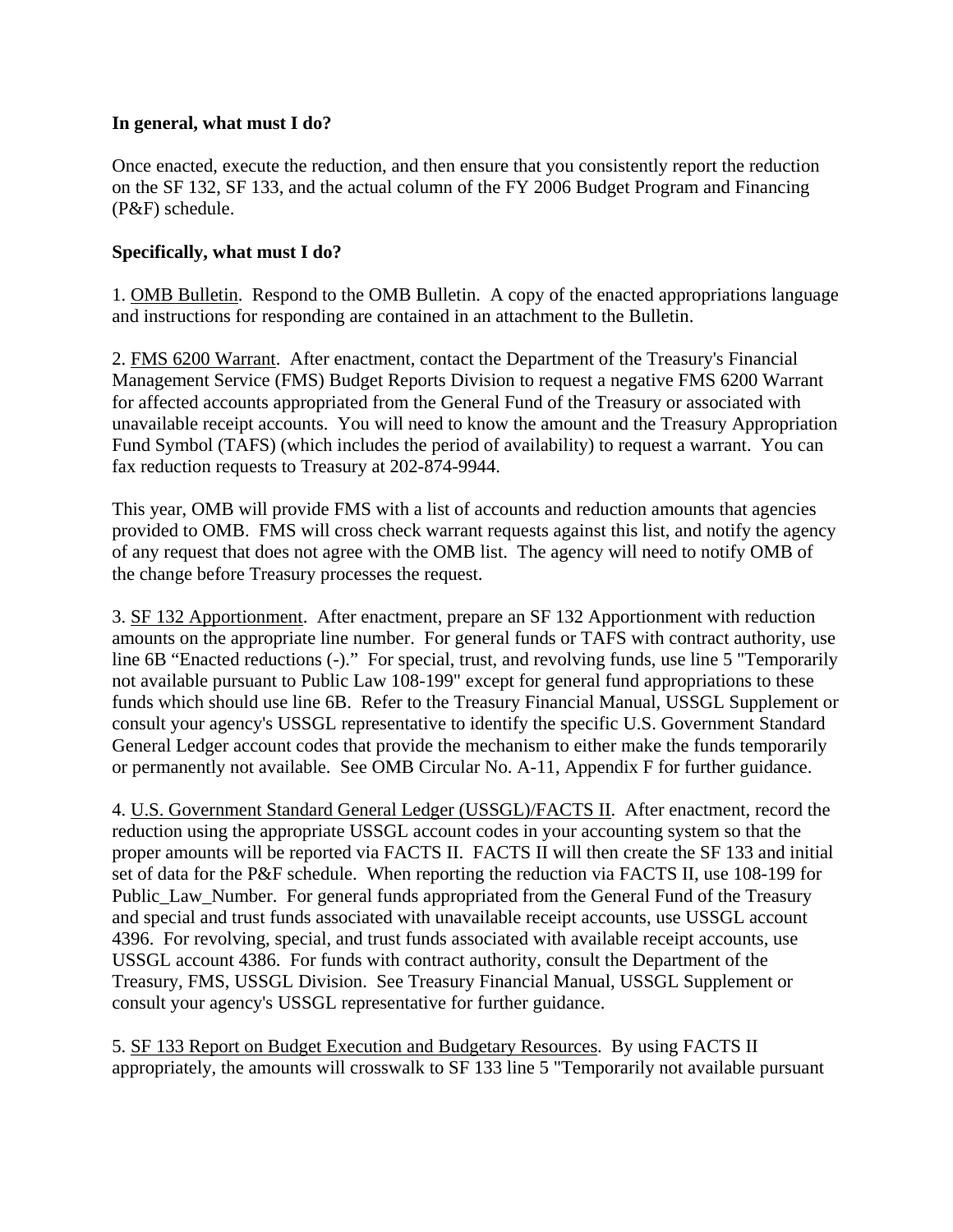to Public Law 108-199" or line 6B " Enacted reductions (-)" See OMB Circular No. A-11, Appendix F for further guidance.

6. Budget Program and Financing (P&F) schedule. As a result of correctly reporting the amounts via FACTS II for the fourth quarter of FY 2004, they will be automatically crosswalked to the appropriate P&F line number. The accounting and the budget offices must work together to ensure that the actual column of the upcoming FY 2006 Budget P&F schedule will accurately reflect the reductions. See OMB Circular No. A-11, section 82 for further guidance.